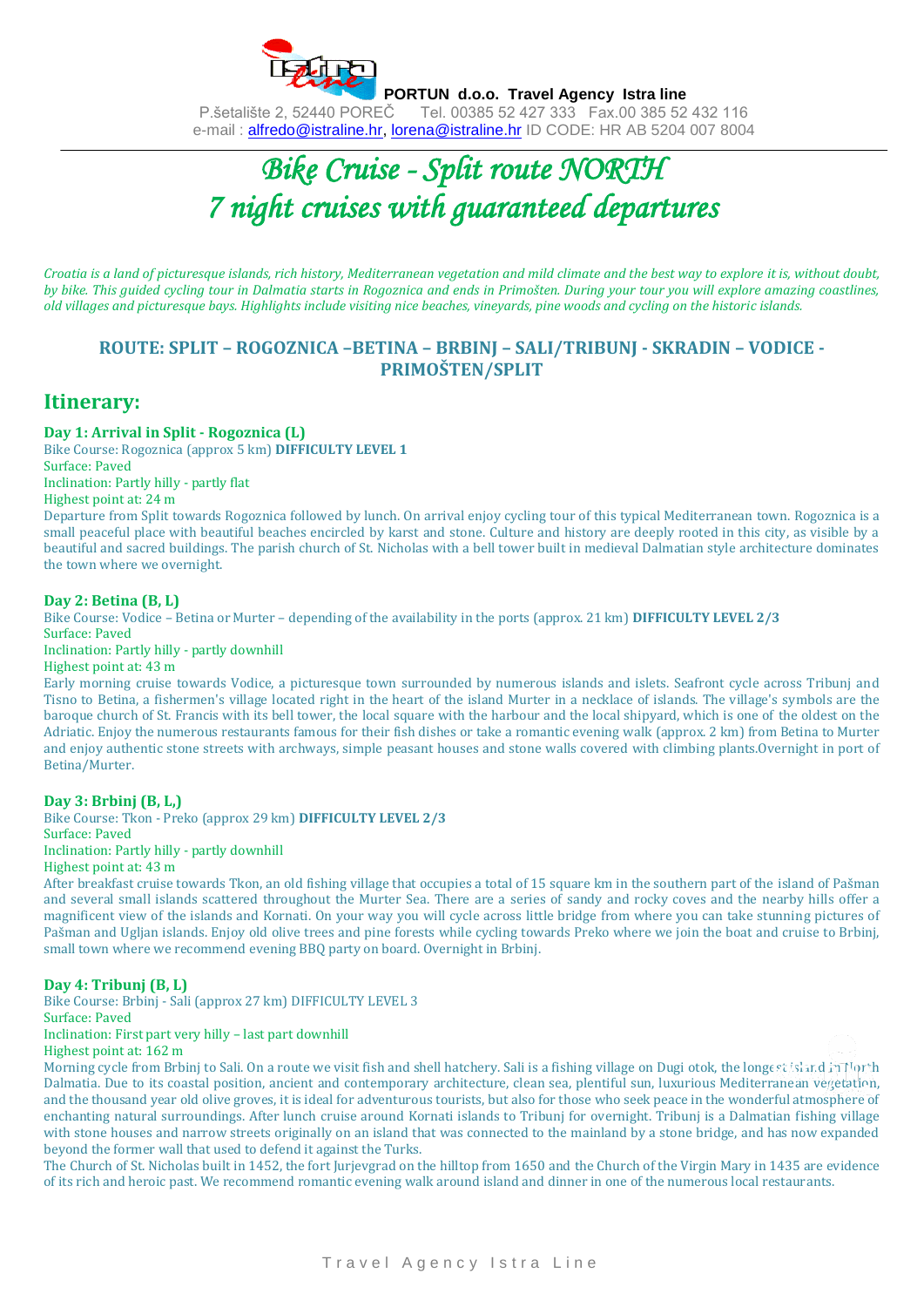

#### **Day 5: Skradin (B, L)**

Bike Course: Skradin (approx. 9,3 km) **DIFFICULTY LEVEL 1** Surface: Macadam

#### Inclination: Partly hilly, partly flat, partly downhill

Highest point at: 47 m

Early morning cruise towards Skradin, which lies at the point where Krka River plunges into the Adriatic Sea. Skradin is a distinctive and romantic Dalmatian town, whose locals are known for their hospitality. Enjoy cycling tour to National park Krka, which covers an area of more than 14 000 acres on the central and lower part of the Krkariver, whose seven waterfalls will leave visitors breathless. Especially standing out with their grandness are Roški Slap (waterfall) and Skradinski Buk. There are two very attractive cultural and historical monuments within the national park: the Franciscan Monastery on the island of Visovac and the Krka Monastery. Lunch on board followed by a ride on local boat around National park. Evening at leisure to enjoy town of Skradin which has a rich cultural and historical heritage that exists for more than two thousand years. Overnight in Skradin.

#### **Day 6: Vodice (B, D)**

Bike Course: Skradin – Bribirske Mostine – Dubrava kod Tisnog -Tribunj -Vodice (approx 49,5 km) **DIFFICULTY LEVEL 3** In case of bad weather you will cycle: Vodice - Tribunj – Dubrava kod Tisnog - Vodice (approx 24 km) **DIFFICULTY LEVEL 2/3** Surface: Paved, macadam (approx. 1 km)

Inclination: First 9 km hilly, partly downhill, last 9,5 m flat

Highest point at: 205 m

Early after breakfast we continue our cycling tour to Dubrava near Tisno, a typical Dalmatian village of stone houses and streets, spacious squares, lush Mediterranean vegetation with a long promenade and a few taverns and restaurants offer everything you need for a pleasant stay. The sea archipelago is perfect for all types of water sports. Tisno is a religious centre, the votive pilgrimage to Our Lady of Karavaja means that believers come from all over the dioceses of Zadar and Šibenik. We recommend lunch break at rural household Banovi Dvori. After lunch cycling tour to Vodice. Its proximity to the Kornati archipelago and river Krka canyon with beautiful waterfalls, as well as the good condition of the town, beaches and parks, makes Vodice a desirable and attractive tourist destination. As a small town, it lives night and day, and always offers something new and unusual. The most famous are the Vodice traditional folk festivals, cultural and entertainment events and evenings of Dalmatian a'cappella songs. Overnight in Vodice.

### **Day 7: Split (B, L)**

Bike Course: Primošten – Zečevo – Rogoznica (approx 14 km) **DIFFICULTY LEVEL 3/4**  Surface: Paved, macadam (1 km) Inclination: first 6 km hilly, party flat, party downhill Highest point at: 151 m

After breakfast cruise towards Primošten where we start our cycling route across Zečevo to Rogoznica. After lunch the ship lead us back to the monumental city of Split which is under UNESCO protection and it is a part of the world heritage. Here we find an abundance of Roman architecture - of special interest is the Diocletian palace. Overnight in Split.

#### **Day 8: Disembarkation Split (B)**

Early morning breakfast and disembarkation.



**SWIMMING BREAKS:**In good weather and depending on timing we will have regular swim stops for while the ship anchors in secluded bays or after the cycling before departure to next island.

**CYCLING ROUTE:**The length of the daily cycling routes is estimated and informative and depends of various detours or short cuts that can be done on route. Sailing and cycling routes may be changed on the spot due to weather conditions and capability of the respective cyclists on board. Departure is during morning hours, mostly after breakfast.

**BICYCLES:** bike rental possible on request; we are not responsible for any damage which may occur on personal bicycles during bike tours and transportation from land to the ship and vice versa

**FOOD:** Half board is served with continental breakfast and either lunch or dinner. During our cycling routes we recommend stops at local restaurants where you can sample the local specialties. These meals are not included in the price of the trip but are paid by the customers. There is a possibility to book a captain's dinner, which is paid directly on the spot and is offered by the captain and your tour guide.

#### **BIKE RENTAL INCLUDES BIKES EQUIPPED WITH BOTTLE HOLDER, BAG CARRIER, SMALL BAG & HELMET**

**EXAMPLE MODELS OF RENTED BIKES:**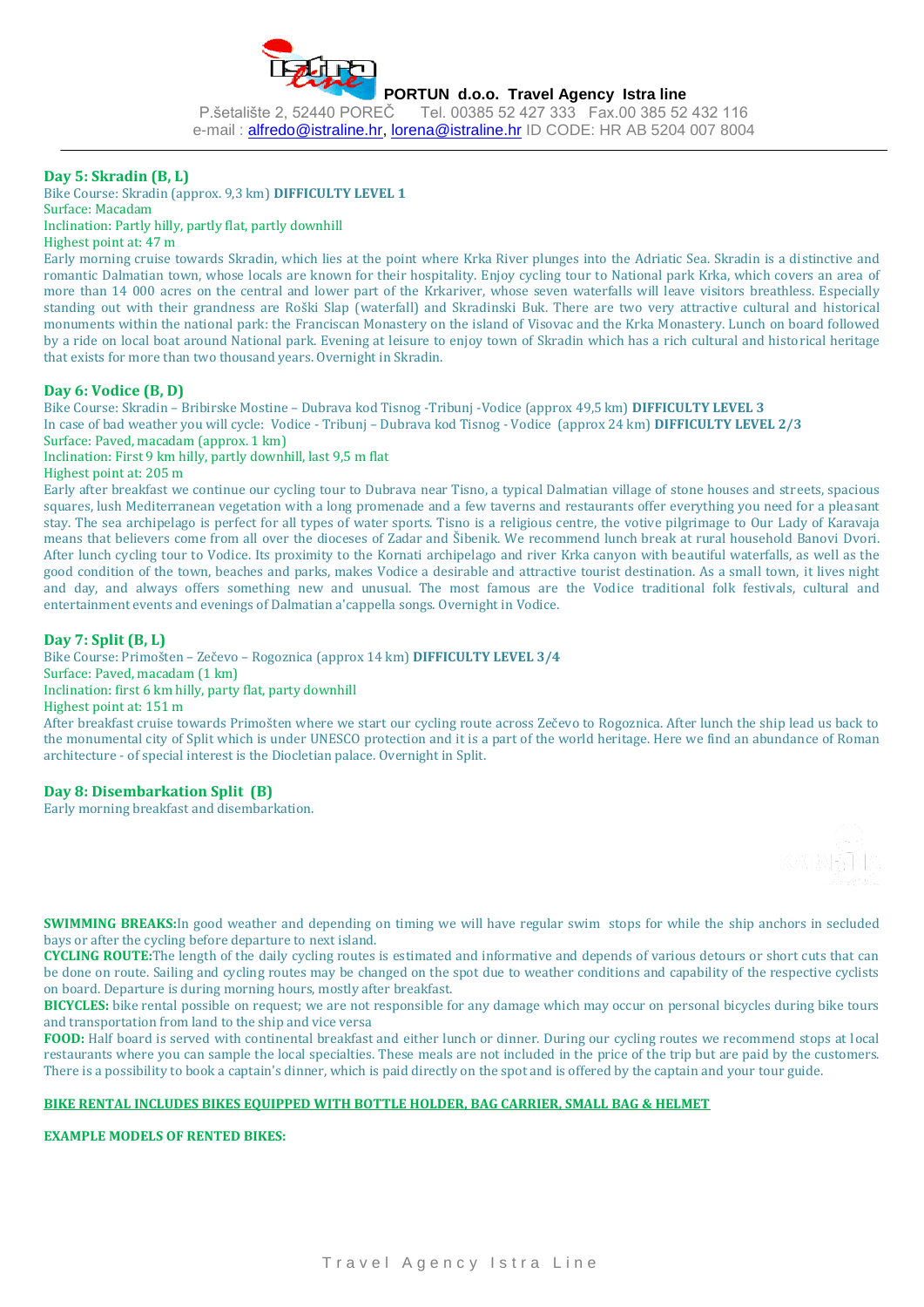



FRAMESET: Frame: WSD Alpha White Aluminum w/semi-integrated head tube, bi-oval down tube w/integrated gusset, rack & fender mounts, disc compatible dropouts, replaceable derailleur hanger Front Suspension: SR Suntour XCT w/coil spring and preload, WSD Rider Right spring weight, 80mm travel WHEELS: Wheels: Formula alloy FM21 front hub, FM31 rear hub; Bontrager 550 36-hole rims w/brushed sidewalls Tires: Bontrager LT3, 26x2.0" DRIVETRAIN: Shifters: Shimano EF51, 8 speed Front Derailleur: Shimano M190 Rear Derailleur: Shimano Acera Crank: Shimano 131, 48/38/28 Cassette: SRAM PG-820 11-32, 8 speed Pedals: Wellgo nylon platform COMPONENTS: Saddle: Bontrager SSR WSD Seat Post: Bontrager SSR, 31.6mm, 20mm offset Handlebars: Bontrager Approved Riser, 25.4mm, 30mm rise Stem: Bontrager Approved, 25.4mm Headset: 1-1/8" threadless, semi-integrated, semi-cartridge bearings Brakeset: Tektro V-brakes w/Shimano EF51 adjustable-reach levers COLOUR: Coastal Blue FRAMESET: Frame: Alpha White Aluminum w/semi-integrated head tube, bioval down tube with integrated gusset, rack and fender mounts, disc compatible dropouts, replaceable derailleur hanger Front Suspension SR Suntour XCT w/coil spring and preload, 80mm WHEELS: Wheels:Formula alloy DC20 front hub, Shimano alloy M475 rear hub; Bontrager 550, 36-hole rims w/brushed sidewalls, Tires Bontrager LT3, 26x2.0" DRIVETRAIN: Shifters Shimano EF51, 7 speed Front Derailleur Shimano TX50 Rear Derailleur Shimano M310 Crank Shimano M131, 42/34/24 Cassette Shimano TZ31 13-34, 7 speed Pedals Wellgo nylon platform COMPONENTS: Saddle Bontrager SSR Seat Post Bontrager SSR, 31.6mm, 20mm offset Handlebars Bontrager Approved Riser, 25.4mm, 30mm rise Stem Bontrager Approved, 25.4mm Grips Bontrager SSR Headset 1-1/8" threadless, semi-integrated, semi-cartridge bearings Brakeset Tektro Novela, mechanical disc w/Shimano EF51 levers COLOUR: Satin Black

**Guaranteed departuresfrom Split on A CATEGORY ship:** cabins with private shower/toilet (3rd bed possible on request),mostly bunk beds with half board service (continental breakfast & lunch or dinner according to daily activities)

# **Dates & Prices:**

| 2014                                                     | R      |
|----------------------------------------------------------|--------|
| Prices in EUR per person in double<br>or twin room/cabin | 10.05. |
|                                                          | 27.09. |
| A CATEGORY UNDER DECK                                    | 480    |
| A CATEGORY ON DECK                                       | 510    |

\* Bike cruise with professional guide. Biking recommended equipment biking shoes, backpack, extra clothes, rain/sun protection.